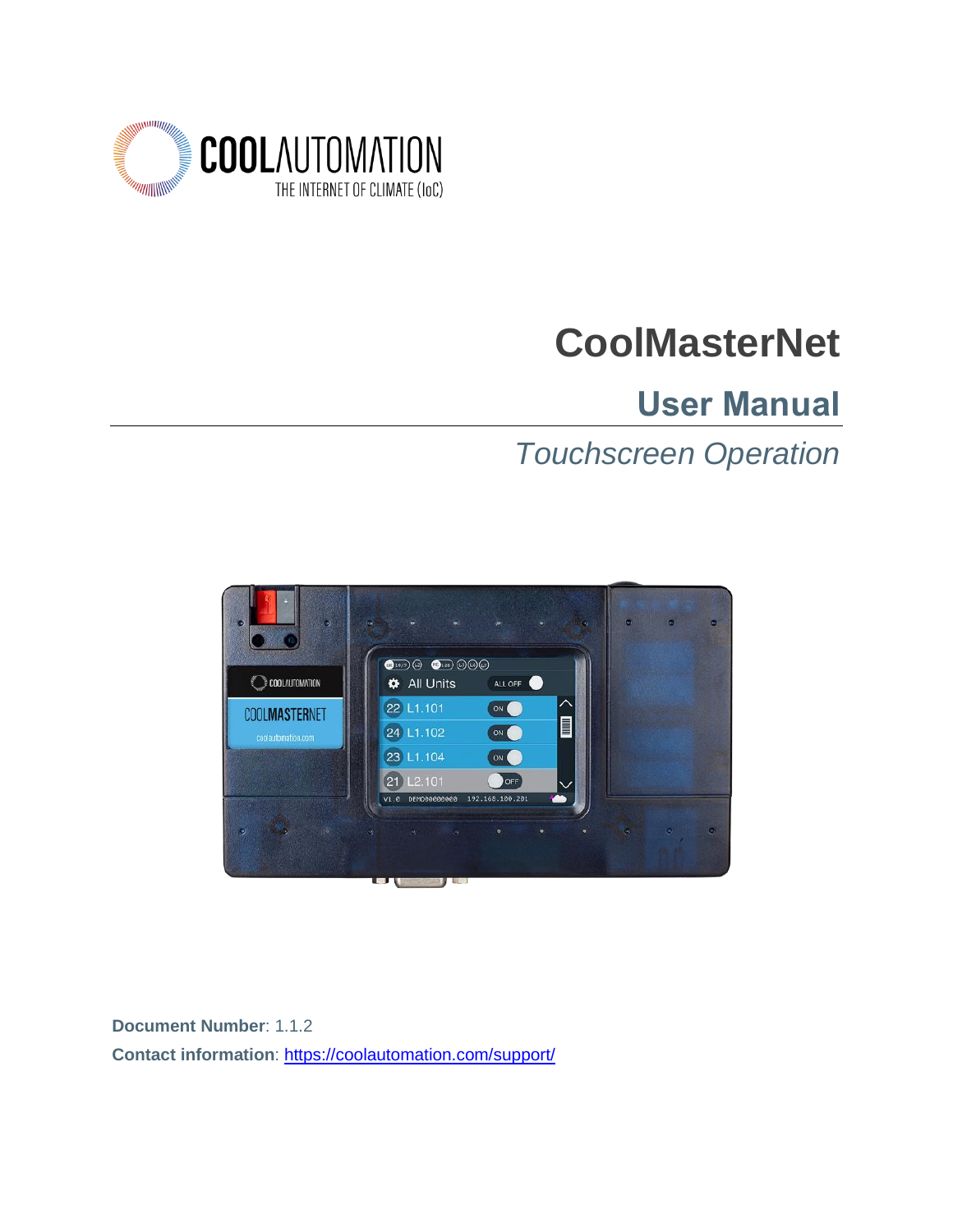## **Table of Contents**

| 1 <sub>1</sub> |     |       |                                                                  |  |
|----------------|-----|-------|------------------------------------------------------------------|--|
|                | 1.1 |       | What You Can Do From the CoolMasterNet Touchscreen 1             |  |
| 2 <sub>1</sub> |     |       |                                                                  |  |
| 2.1            |     |       |                                                                  |  |
|                | 2.2 |       |                                                                  |  |
|                |     | 2.2.1 |                                                                  |  |
|                |     | 2.2.2 | Each Indoor unit is represented by a single row on the screen  3 |  |
|                |     | 2.2.3 |                                                                  |  |
|                |     | 2.2.4 |                                                                  |  |
| 3 <sub>1</sub> |     |       |                                                                  |  |
|                | 3.1 |       |                                                                  |  |
|                |     | 3.1.1 |                                                                  |  |
|                |     | 3.1.2 | To Change Fan Speed and Temperature Set Point  6                 |  |
|                |     | 3.1.3 |                                                                  |  |
|                | 3.2 |       |                                                                  |  |
|                |     | 3.2.1 |                                                                  |  |
|                |     | 3.2.2 |                                                                  |  |
| 4.             |     |       |                                                                  |  |
|                | 4.1 |       |                                                                  |  |
|                | 4.2 |       |                                                                  |  |
|                | 4.3 |       |                                                                  |  |
|                |     | 4.3.1 |                                                                  |  |
|                |     | 4.3.2 |                                                                  |  |
|                | 4.4 |       |                                                                  |  |
|                |     | 4.4.1 |                                                                  |  |
|                |     |       |                                                                  |  |
|                |     |       |                                                                  |  |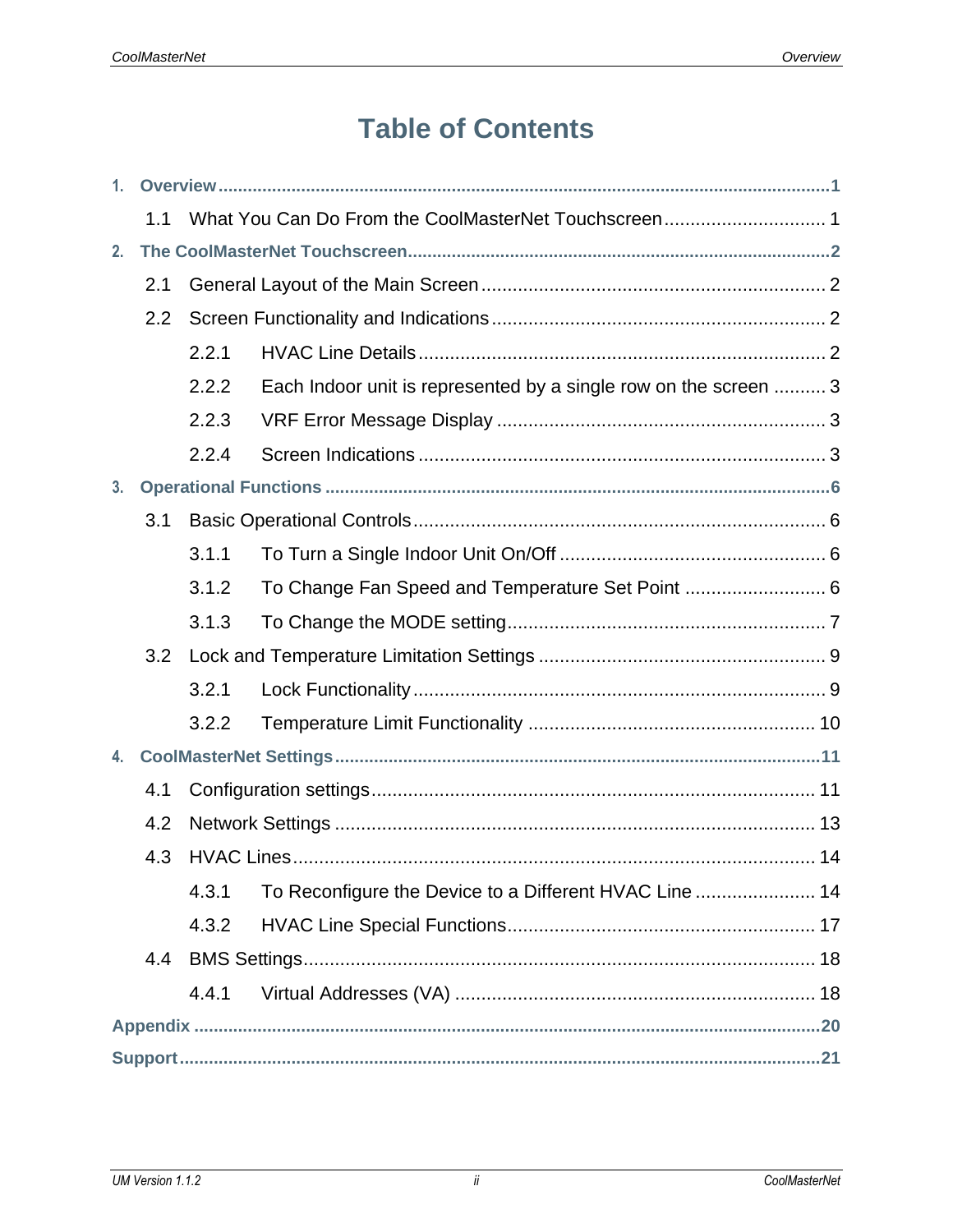## Revision History

| <b>Version</b><br><b>Number</b> | Date       | Author/Owner | <b>Description of Change</b>                 |
|---------------------------------|------------|--------------|----------------------------------------------|
| 1.0                             | 19/8/2019  |              | <b>Preliminary CoolMasterNet User Manual</b> |
| 1.1                             | 17/02/2021 |              | February 2021 UM update                      |
| 1.1.2                           | 17/03/2021 |              | March 2021 UM update                         |

## Acronyms and Abbreviations

| <b>Acronym</b> | <b>Literal Translation</b>                      |
|----------------|-------------------------------------------------|
| <b>BMS</b>     | <b>Building Management System</b>               |
| <b>CMN</b>     | CoolMasterNet                                   |
| <b>DHCP</b>    | <b>Dynamic Host Configuration Protocol</b>      |
| ETH            | <b>Ethernet</b>                                 |
| <b>HVAC</b>    | <b>Heating Ventilation and Air Conditioning</b> |
| <b>MAC</b>     | Media Access Control                            |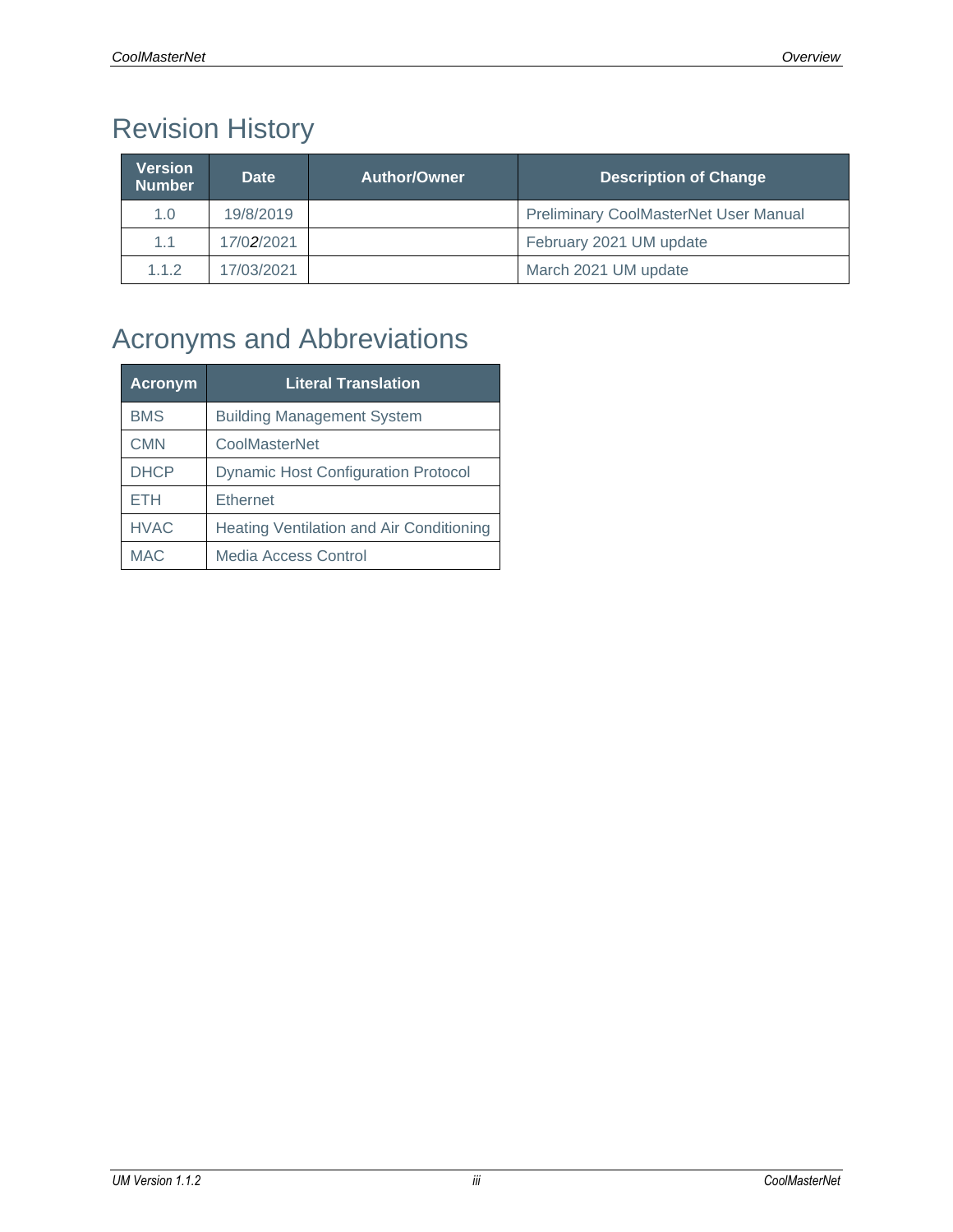### <span id="page-3-0"></span>**1. Overview**

This user manual provides the touchscreen operation instructions necessary for the proper use of the **CoolMasterNet**.

**CoolMasterNet** provides automation integrators, facilities managers, service providers, and HVAC professionals with the ability to control, monitor, service, and manage any VRF system through the creation of a universal communication channel between the HVAC and automation systems.

**CoolMasterNet** enables VRF HVAC connectivity to:

- CoolAutomation suite of applications
- Any Home & Building Automation systems
- Smart Home Devices

### <span id="page-3-1"></span>**1.1 What You Can Do From the CoolMasterNet Touchscreen**

- Control and monitoring of all connected VRF Indoor units.
- Perform control operations (increase/decrease temperature setpoint, fan setting, mode setting (heat, cool), turn unit On/Off, view room temperature, select desired lock functionality, and select temperature limits for cool and heat separately.
- Reconfigure the device for different HVAC brands.
- Turn On or Off all detected Indoor units at once (All On/All Off capability) or turn them Off or On individually.
- View Indoor unit mode as indicated by the unit's background color on the screen and its set point temperature.
- View device's settings and status: firmware version, Serial Number/MAC address, IP address, active local network connection and cloud connectivity status.
- Change the device settings (Configuration, Network, and BMS settings).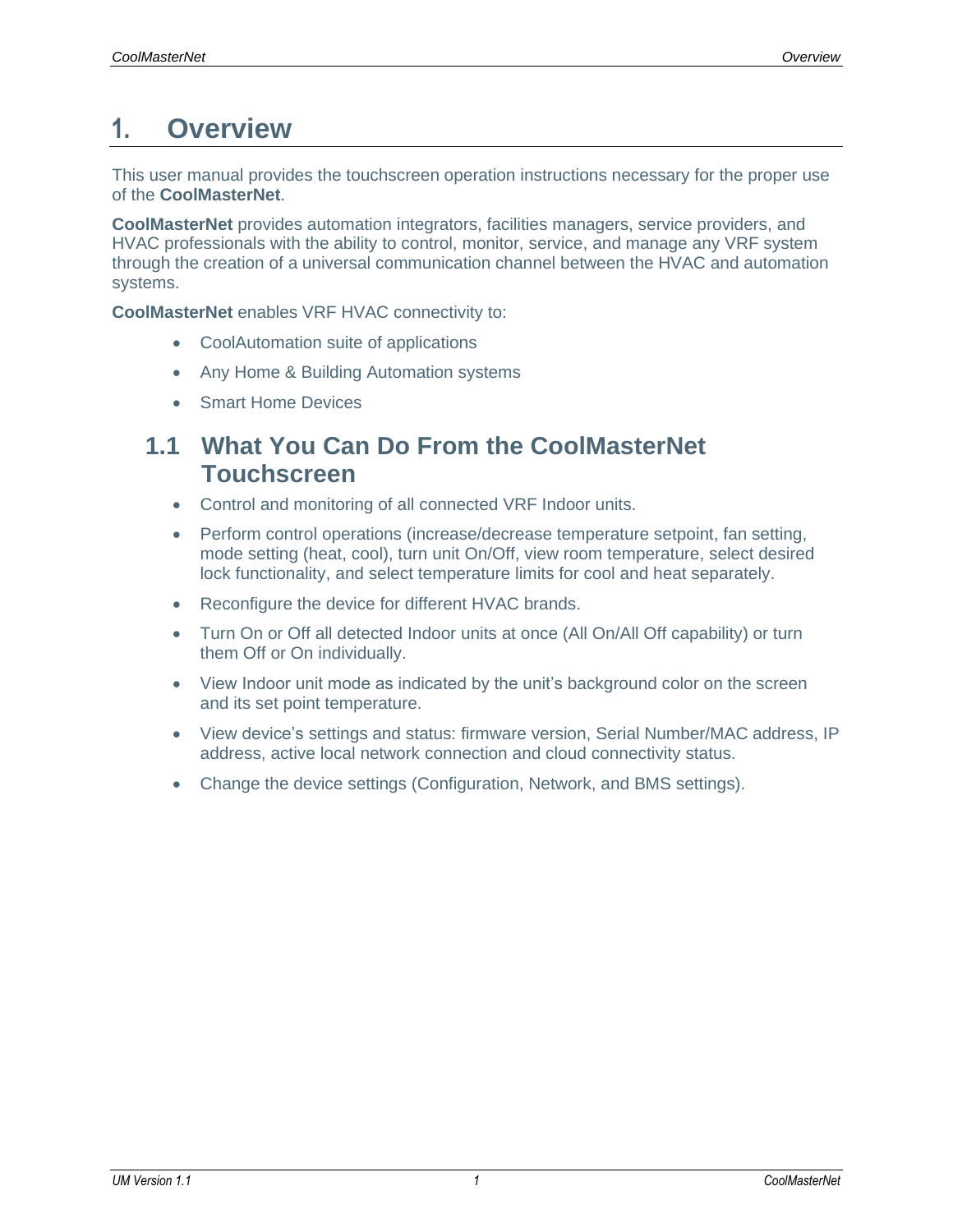## <span id="page-4-0"></span>**2. The CoolMasterNet Touchscreen**

### <span id="page-4-1"></span>**2.1 General Layout of the Main Screen**

When the device is connected, the following screen is displayed. After a successful installation, all connected units are automatically detected, and the Main screen displays the detected Indoor units and their status.



### <span id="page-4-2"></span>**2.2 Screen Functionality and Indications**

### <span id="page-4-3"></span>**2.2.1 HVAC Line Details**

As described on the top row of the above image, the Active HVAC line is displayed on the left side of the screen —circle with white fill and black font— and inactive lines on the right side of the screen —circles with black fill and white font. The active line's manufacturer abbreviation is displayed inside the white circle on the left —**DK** on the above screen (for a list of available manufacturers and respective abbreviations refer to the [Appendix\)](#page-22-0). The number to the right of the manufacturer indicates the number of detected units. Daikin (DK) specific cases have two numbers: one represents groups and the second the number of detected units.

To change device settings, tap the **Gear** icon on the left and follow the instructions on the [CoolMasterNet Settings](#page-13-0) chapter.

All HVAC lines can be turned On or Off by toggling the switch to the right of the Gear icon or individually by toggling the HVAC line's switch. Use the **Scrollbar** on the right to scroll through available lines.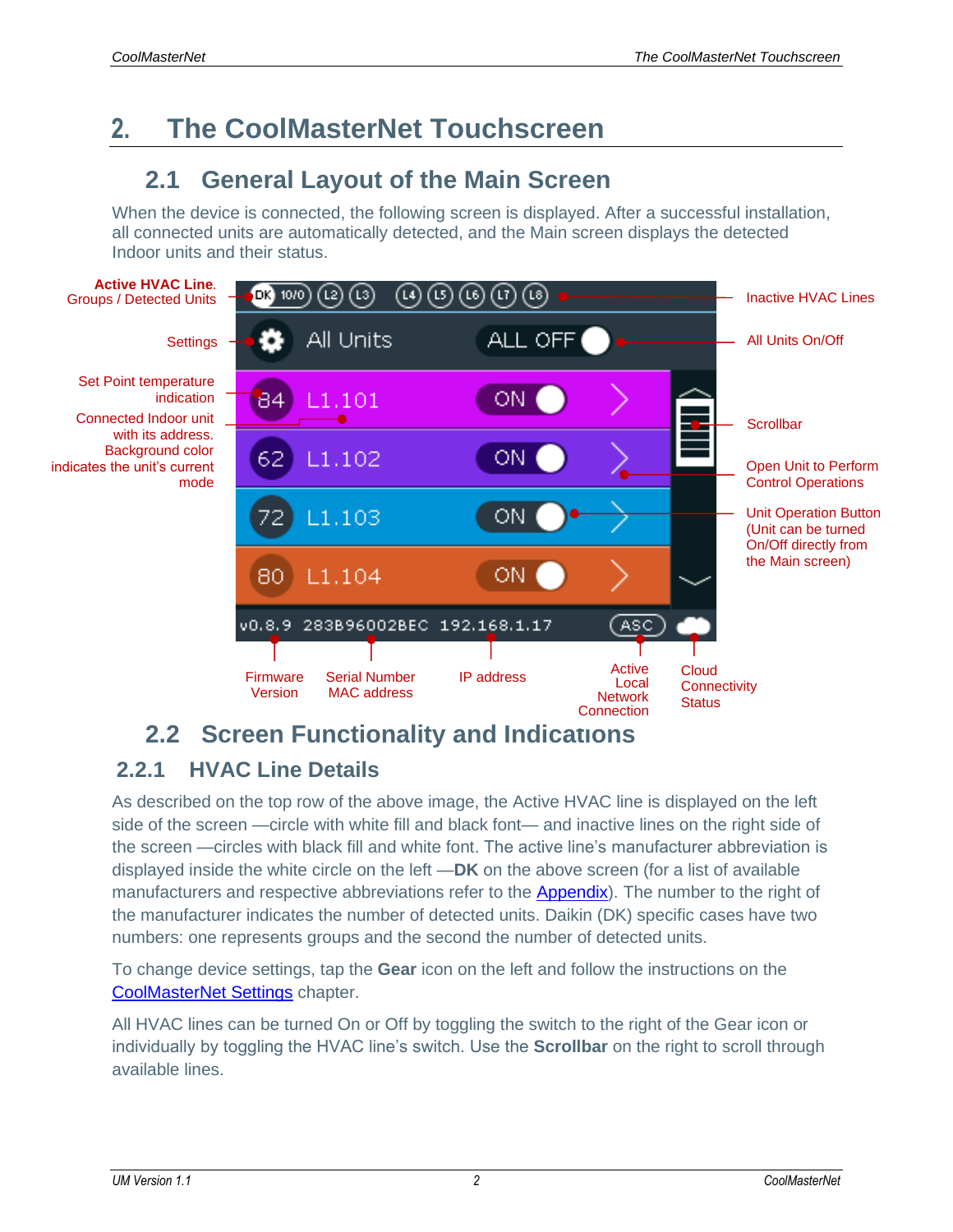#### <span id="page-5-0"></span>**2.2.2 Each Indoor unit is represented by a single row on the screen**

The Indoor unit's mode is reflected by the background **color** of its respective row:

- Violet unit in Fan mode
- Red unit in Error state. The error code is indicated on the circle to the left
- Blue unit in Cool mode
- Purple unit in Auto mode
- Green unit in Dry mode
- Light brown/orange unit in Heat mode
- Grey unit Off

#### <span id="page-5-1"></span>**2.2.3 VRF Error Message Display**

When there is an error/malfunction in the VRF system, it is displayed on the CoolMasterNet.

When an Indoor unit is in error, the Indoor unit's row on the Main screen is displayed in **red** and the **original HVAC vendor's error code** is displayed on the left side of the row (see image below). The user should contact the HVAC Technical Support indicating the displayed code.



#### <span id="page-5-2"></span>**2.2.4 Screen Indications**

On the lower part of the Main screen, five indications are displayed from left to right:

- Firmware Version
- Serial Number/MAC Address
- IP Address
- Active Local Network Connection
- Cloud Connectivity Status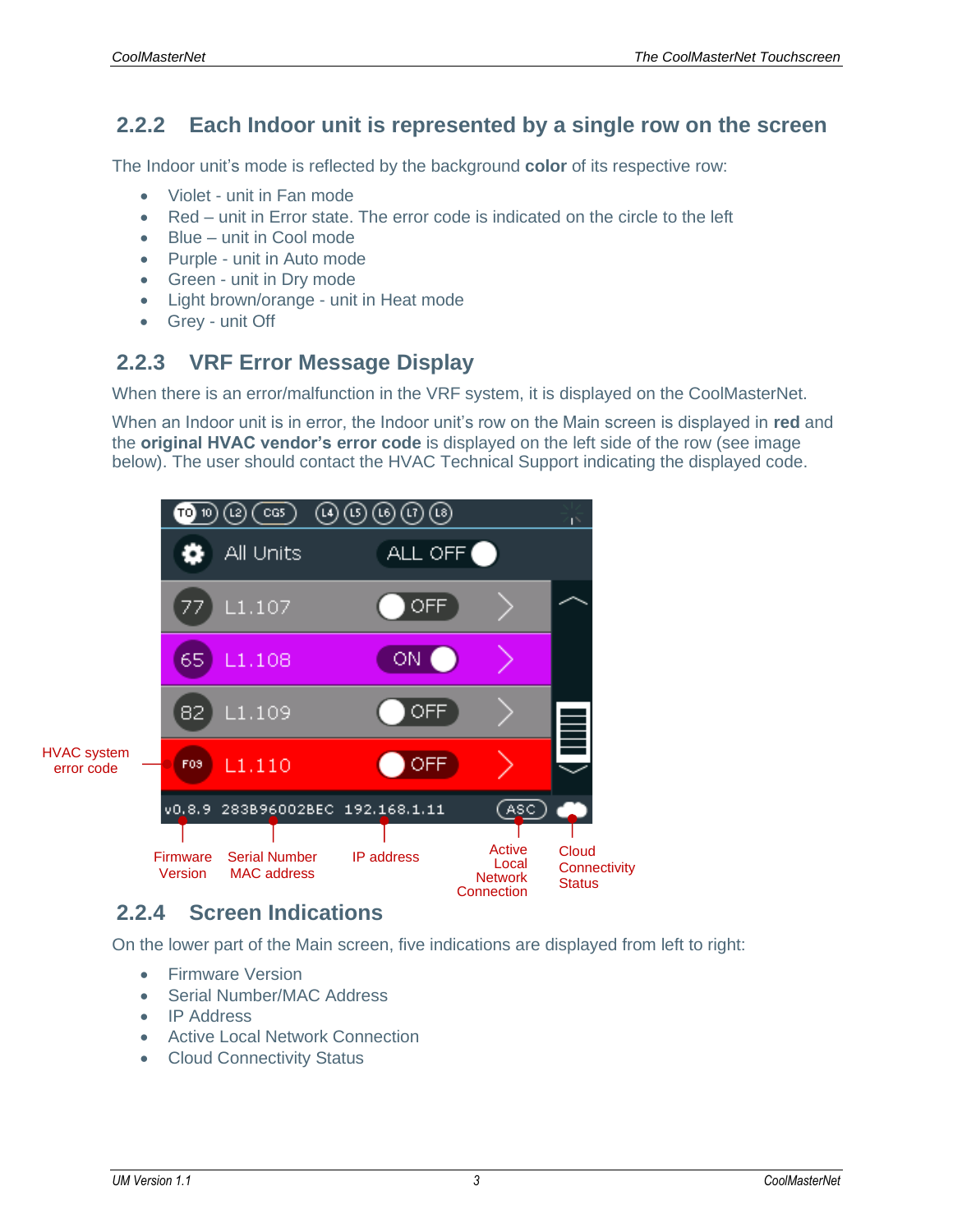CoolMasterNet maintains permanent connection with the CoolRemote cloud server once TCP/IP networking with internet access is established. The CoolRemote connection status is displayed on the LCD screen as a cloud icon on the bottom right-hand corner of the screen.

#### **IP Address**

The IP Address can be either set automatically or manually. By default, **DHCP** is enabled. To change, tap the **Settings** button on the Main screen and select **Network Settings**. For automatic setting, simply turn On **DHCP**. To set manually, turn **DHCP** Off and select **IP** by tapping its **>** button. Follow the instructions on [Section 4.2 Network Settings.](#page-15-0)

#### **Active Local Network Connection**

| <b>Local Network</b><br><b>Connection</b> | <b>Description</b>     |
|-------------------------------------------|------------------------|
| <b>ASC</b>                                | <b>ASCII IF Server</b> |
| <b>MIP</b>                                | ModBus IP              |
| <b>REST</b>                               | <b>REST API</b>        |
| <b>SSDP</b>                               | Control4 protocol      |
| <b>BAC</b>                                | <b>BACnet IP</b>       |
| <b>HDL</b>                                | HDL Buspro over IP     |
| <b>IZone</b>                              | Izone protocol         |

Available Local Network Connections are described on the following table.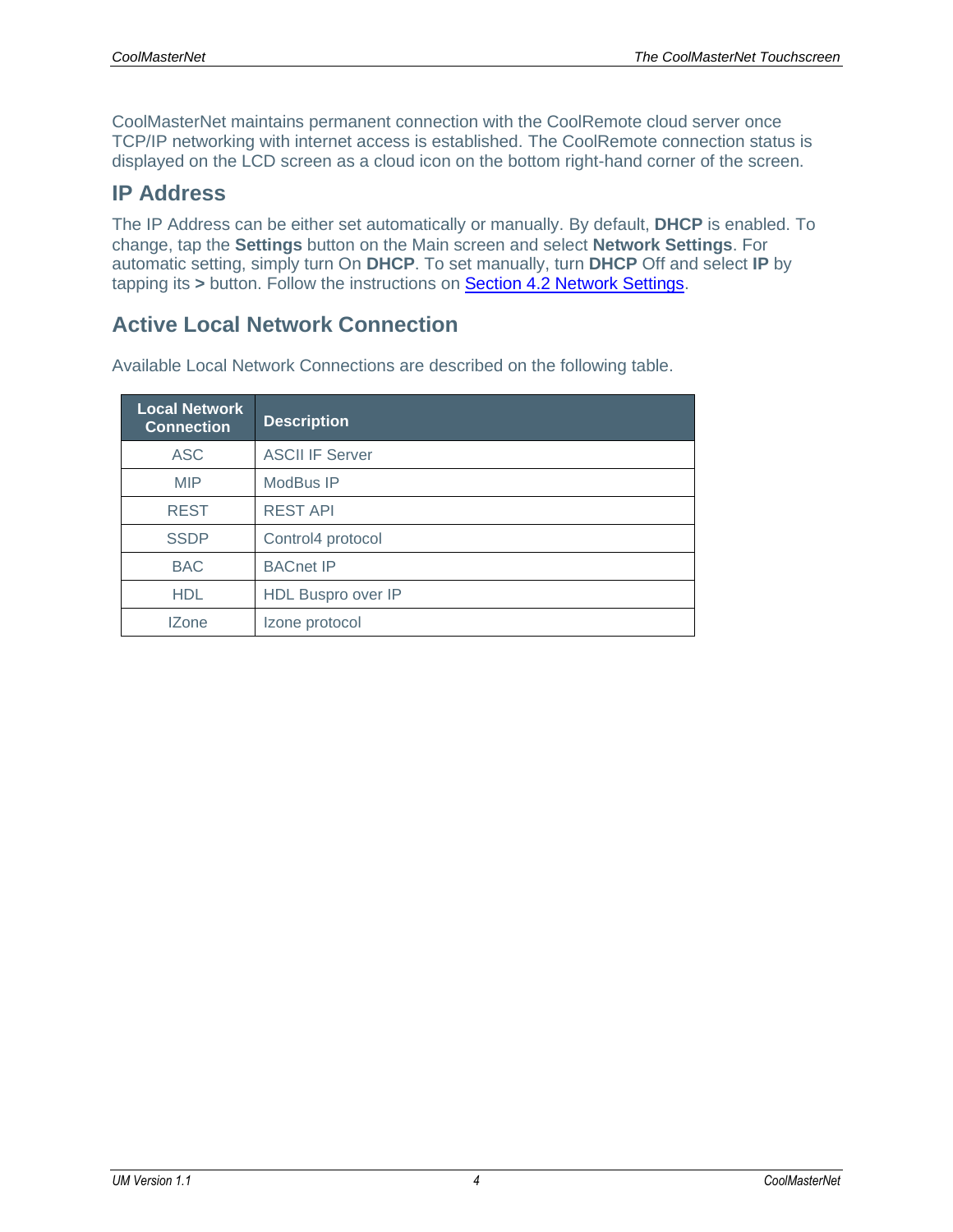### **Cloud Connectivity**

Cloud Connectivity status indicators:

No cloud icon – No TCP/IP networking

- Connected Communicating
- Connected Idle
- Disconnected communication error code (see following table)

| <b>Communication</b><br><b>Error Code</b> | <b>Description</b>                                                                                                |
|-------------------------------------------|-------------------------------------------------------------------------------------------------------------------|
| $-3$                                      | Timeout – No reply from the server                                                                                |
| $-4$                                      | A packet was not delivered to the server due to<br>routing problems                                               |
| -6                                        | Illegal value, port forwarding is disabled or DNS<br>resolution problem                                           |
| -8                                        | IP duplicate                                                                                                      |
| -9                                        | Trying to connect again, while already connected                                                                  |
| $-10$                                     | Connection was <b>aborted</b> by the server or by one of<br>the nodes/routers on the way to the server (firewall) |
| $-11$                                     | Connection was reset by the server or by one of the<br>nodes/routers on the way to the server (firewall)          |
| $-12$                                     | Connection was closed by server or by one of the<br>nodes/routers on the way to the server (firewall)             |
| $-13$                                     | Sending packets to the server while not connected                                                                 |
| -64                                       | Security reasons                                                                                                  |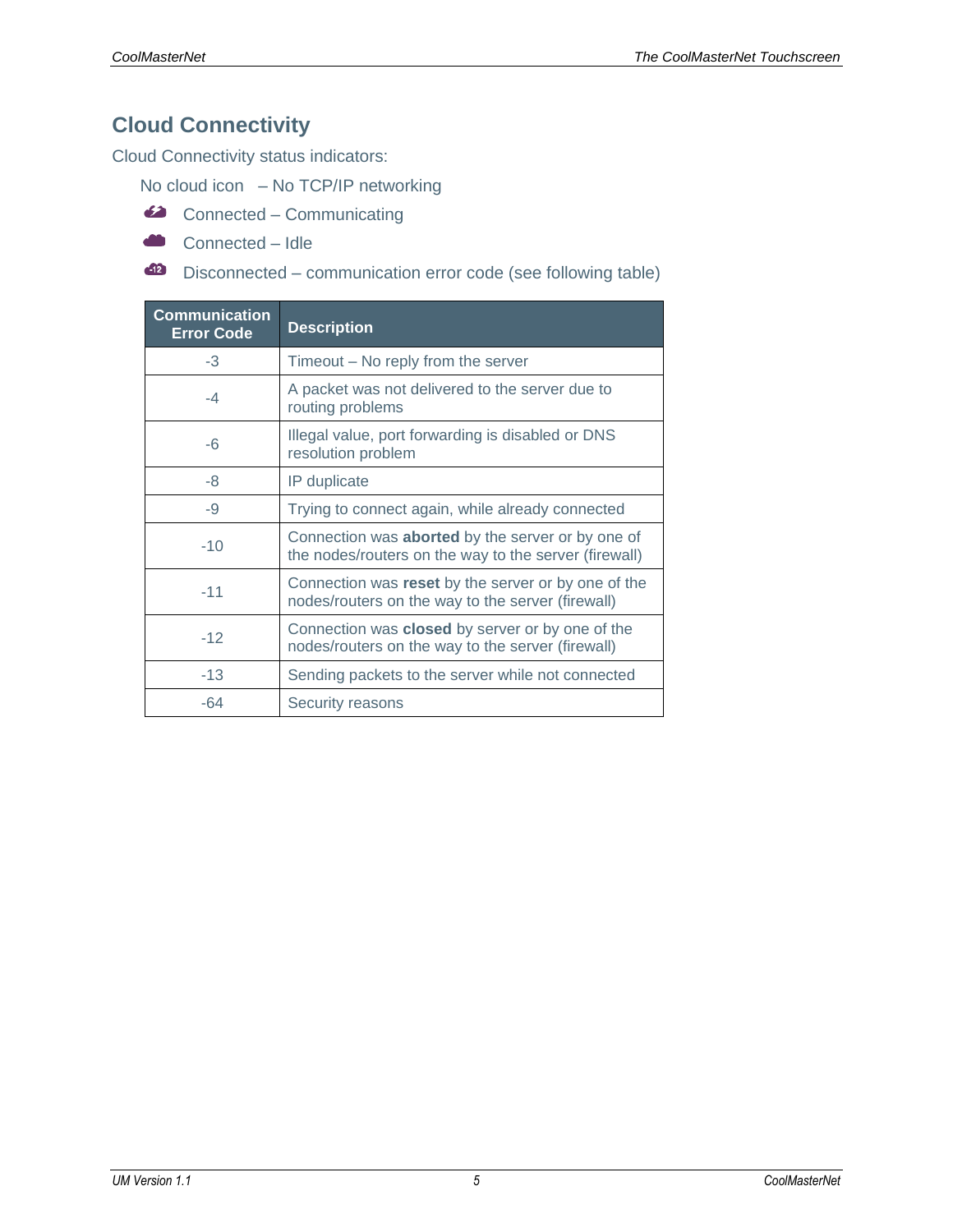## <span id="page-8-0"></span>**3. Operational Functions**

### <span id="page-8-1"></span>**3.1 Basic Operational Controls**

Basic operational controls like Unit On/Off, Set Temperature, Fan speed and Unit mode can be performed from the main screen by selecting an indoor unit.

### <span id="page-8-2"></span>**3.1.1 To Turn a Single Indoor Unit On/Off**

Turning a unit On/Off can be performed directly from CoolMasterNet's main screen.



#### <span id="page-8-3"></span>**3.1.2 To Change Fan Speed and Temperature Set Point**

Select the desired indoor unit by tapping the **>** button to enter the unit and perform other control operations.

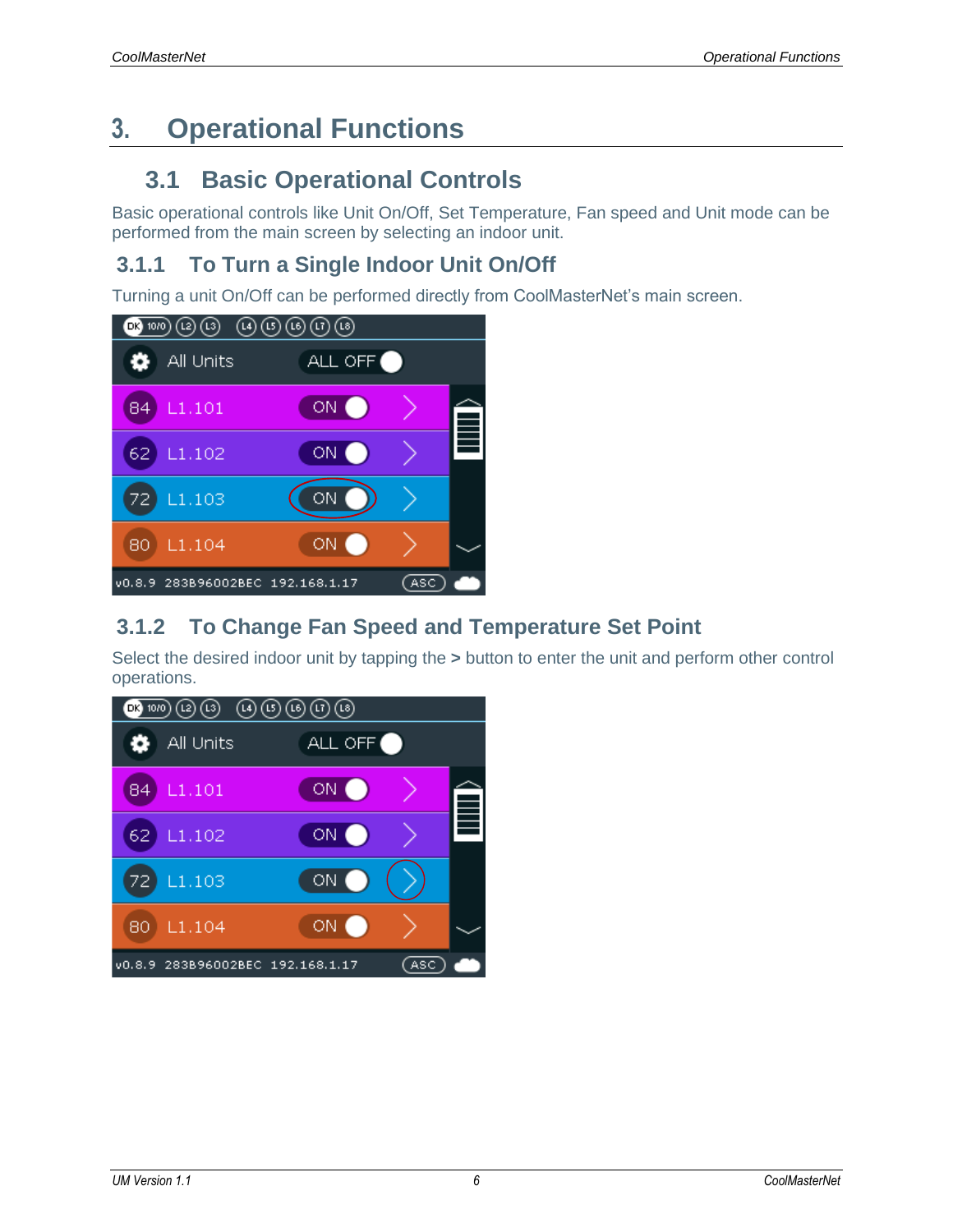On the displayed screen you can change the following settings by tapping on the corresponding setting:

- **FAN SPEED** (options: Low, Medium, High, Top, Auto)
- **Temperature Set Point** (repeatedly tap the respective arrow to increase or decrease the temperature set point)
- **Room Temperature indication** (reported by the VRF system)



#### <span id="page-9-0"></span>**3.1.3 To Change the MODE setting**

Tap the **Mode** setting to select unit mode (Cool, Heat, Dry, Fan, Auto).

Note: Mode change can only be done for **all connected indoor units. It is not available for each** individual indoor unit.

**Note**: Auto and Dry modes are available only in systems that support these modes.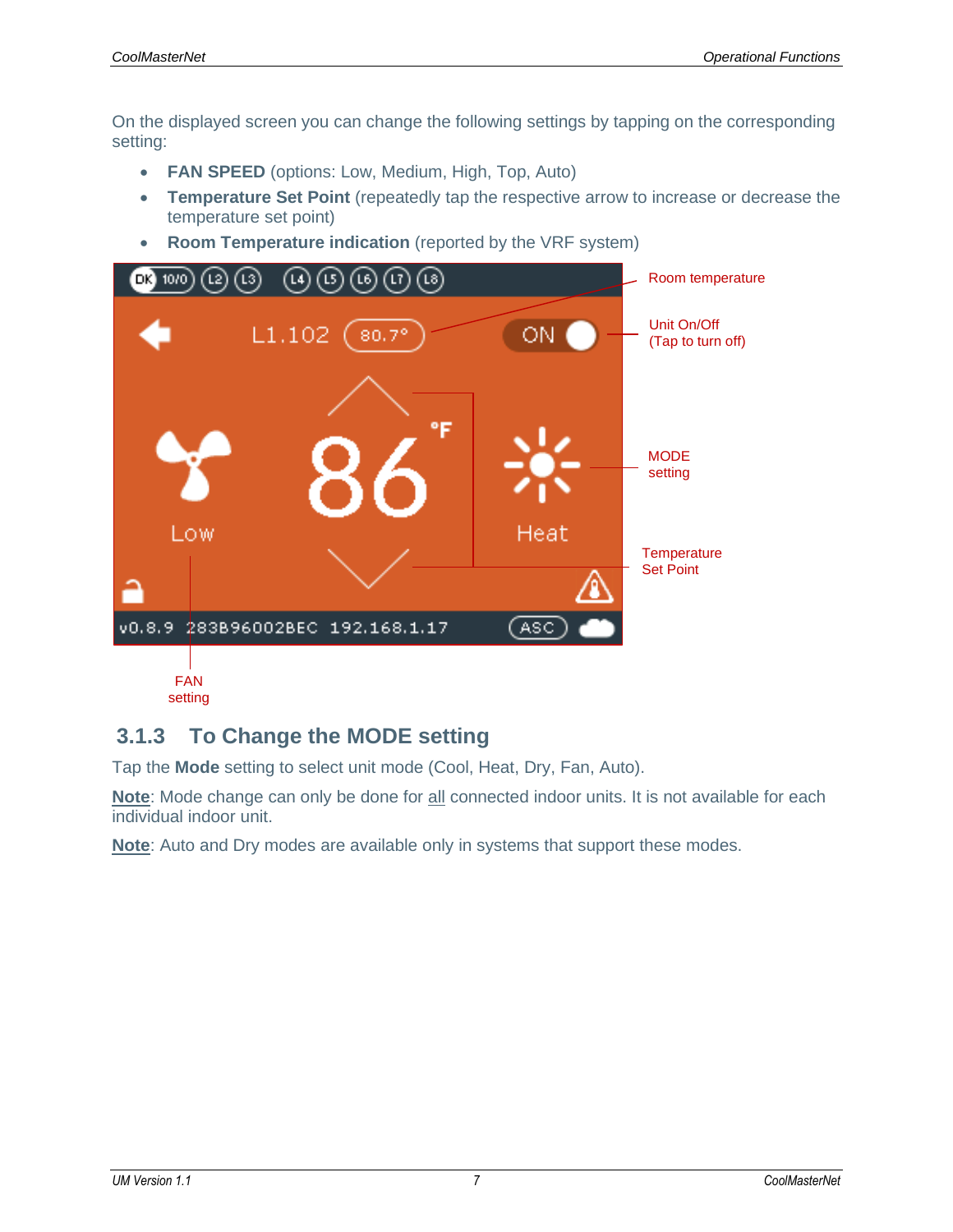

**\*** This sign is displayed only on Master indoor unit, which is responsible for system Cool/Heat transition, available only on Daikin.

To view the **Cool/Heat Master** screen, tap on the above-referenced sign (**\***). The screen on the left is displayed. To enable the Cool/Heat master, tap on screen center. The screen on the right is displayed. The Master feature is only available and required for Daikin only.

 $\blacksquare$  $L1.101$  $L1.101$ COOL/HEAT COOL/HEAT NO. YES. **MASTER MASTER** v0.8.9 283B96002BEC 192.168.1.17  $($ ASC $)$ v0.8.9 283B96002BEC 192.168.1.17 (ASC)

**Note**: To change a Master unit, you must first turn Off the currently active Master unit.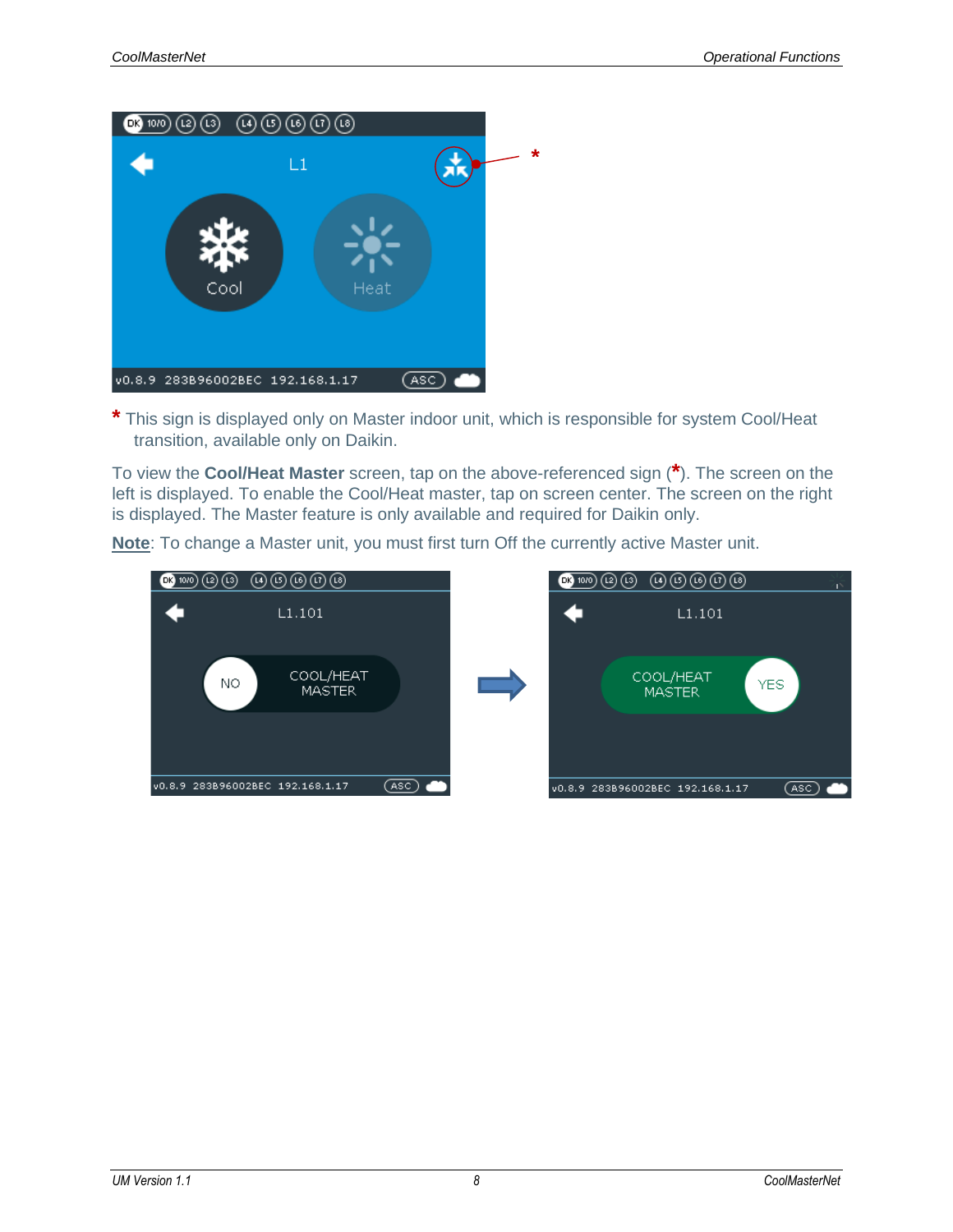### <span id="page-11-0"></span>**3.2 Lock and Temperature Limitation Settings**

#### <span id="page-11-1"></span>**3.2.1 Lock Functionality**

This functionality allows the facility manager to enable/disable the user's access to turning the unit On or Off, changing the system mode or changing the system's temperature setting.

**Note:** The lock functionality applies on all control interfaces (Wired Remote Control, BMS, Home Automation, Coolautomation Apps suite).

For each of these options the **Green** display indicates the function is **disabled** and the **Red** display indicates the function is **enabled**. When tapping on an option, the option toggles between enabled and disabled.

Available lock options:

- Lock On or Off (Unit On/Off)
- Lock Mode
- Lock Setpoint

To activate tap the **Lock** icon (see image below).



The following screen is displayed.



Tap the desired lock functions. The selected functions turn red and the other one remains green.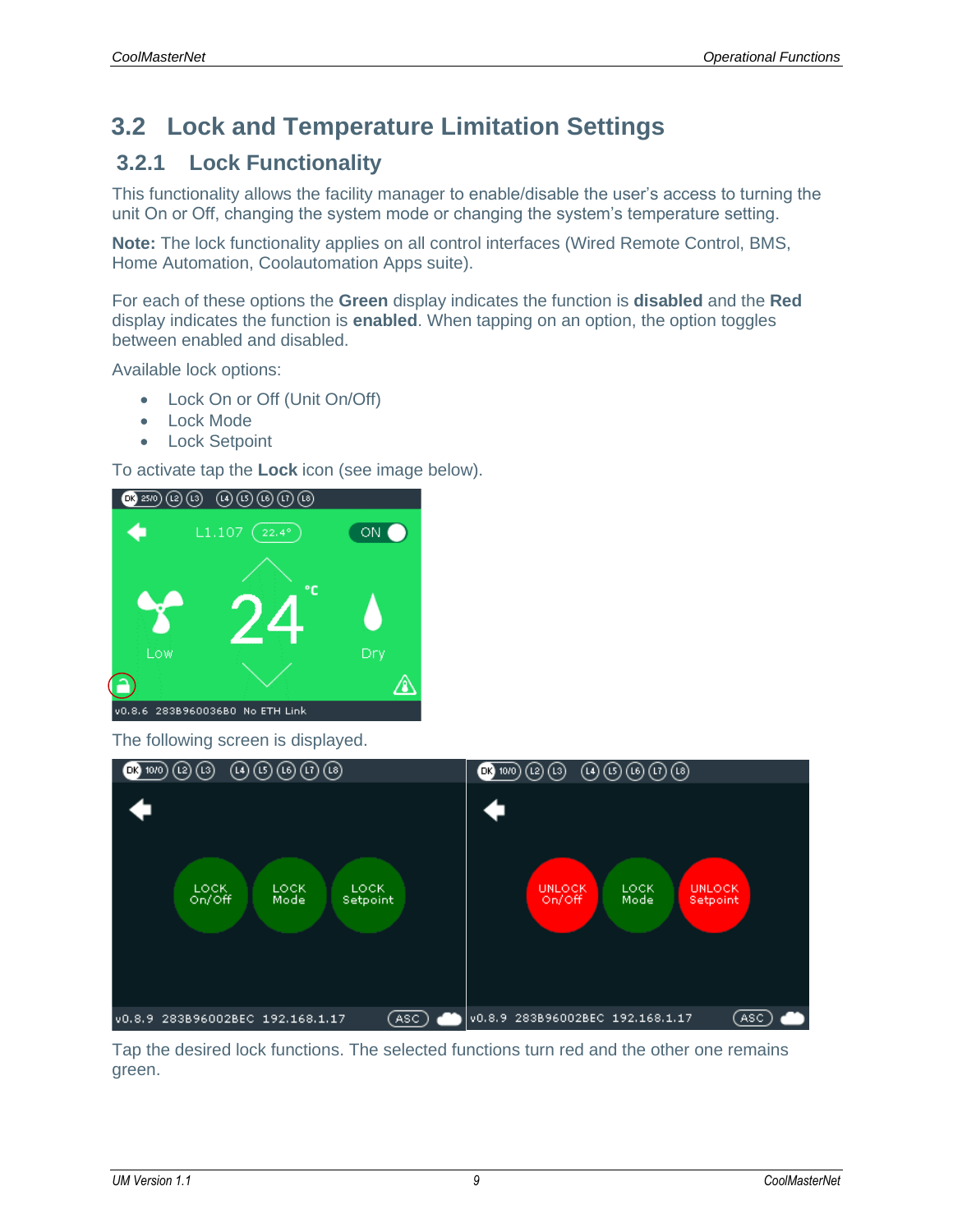#### <span id="page-12-0"></span>**3.2.2 Temperature Limit Functionality**

Tap the **Temperature Limit Settings** icon (see image below).



**Note:** The limits apply on all control interfaces (Wired Remote, BMS, Home Automation, Coolautomation Apps suite).

Select temperature limits for Cool (1) and Heat (2) separately.

Select Low and High limits and tap **Apply** (3).

Tapping "**Apply to Lxxx**" (4) applies the limits to all units connected to the Lxxx line.

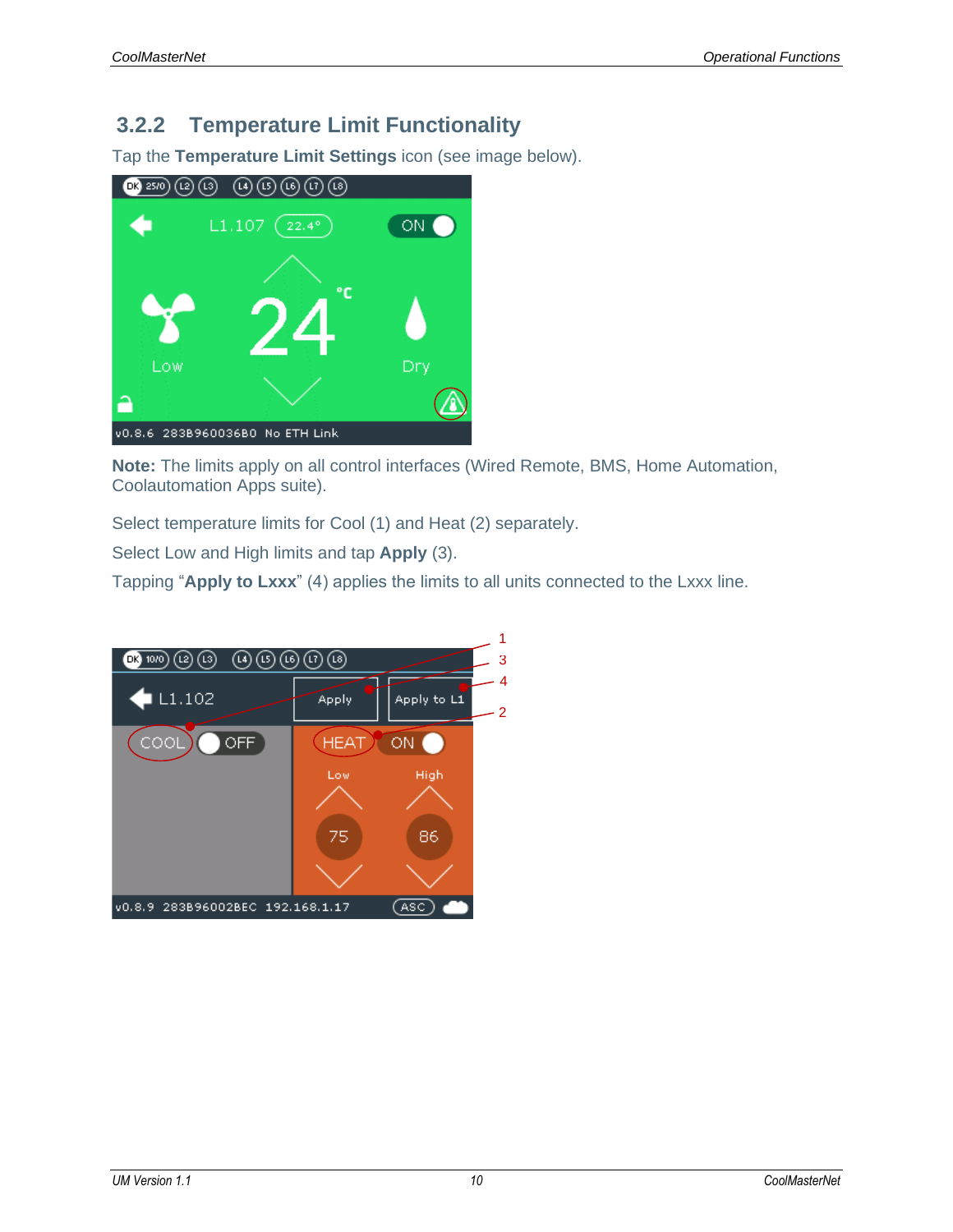## <span id="page-13-0"></span>**4. CoolMasterNet Settings**

To change the device settings, tap the **Gear icon** on the upper left-hand side of the Main screen*.* The screen on the right is displayed.

### <span id="page-13-1"></span>**4.1 Configuration settings**

Select **Configuration** by tapping the **>** button.



The following screen is displayed.



<span id="page-13-2"></span>

Select the desired **Temperature scale** (°C/°F). This applies only to the way the temperature is displayed on the screen. It does not affect the temperature scale on the HVAC system.

Enable the **Virtual Com port** to allow connection via mini-USB terminal. Required for local configuration with terminal software tools. Used mainly for support.

**Permit Remote Access** (enabled by default). Used when the CoolMasterNet owner wants remote support.

Select **About Device** by tapping the **>** button.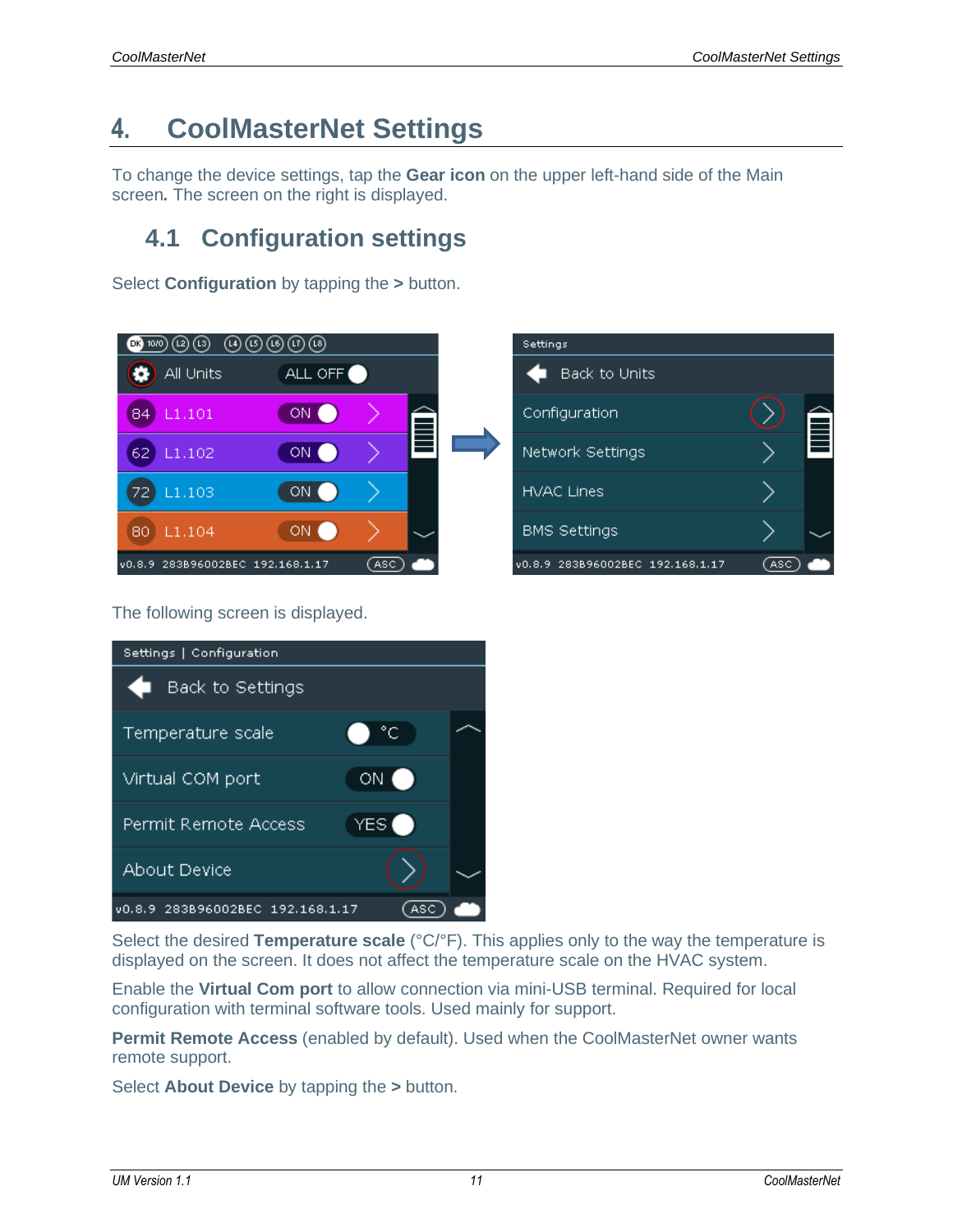The following screen is displayed. The screen shows if BACnet IP and ModBus IP are enabled/disabled.



To enable **BACnet IP** please contact CoolAutomation support [\(https://coolautomation.com/support/#contact\)](https://coolautomation.com/support/#contact)

**Modbus IP** can be enabled via the **[BMS Settings](#page-13-2)**.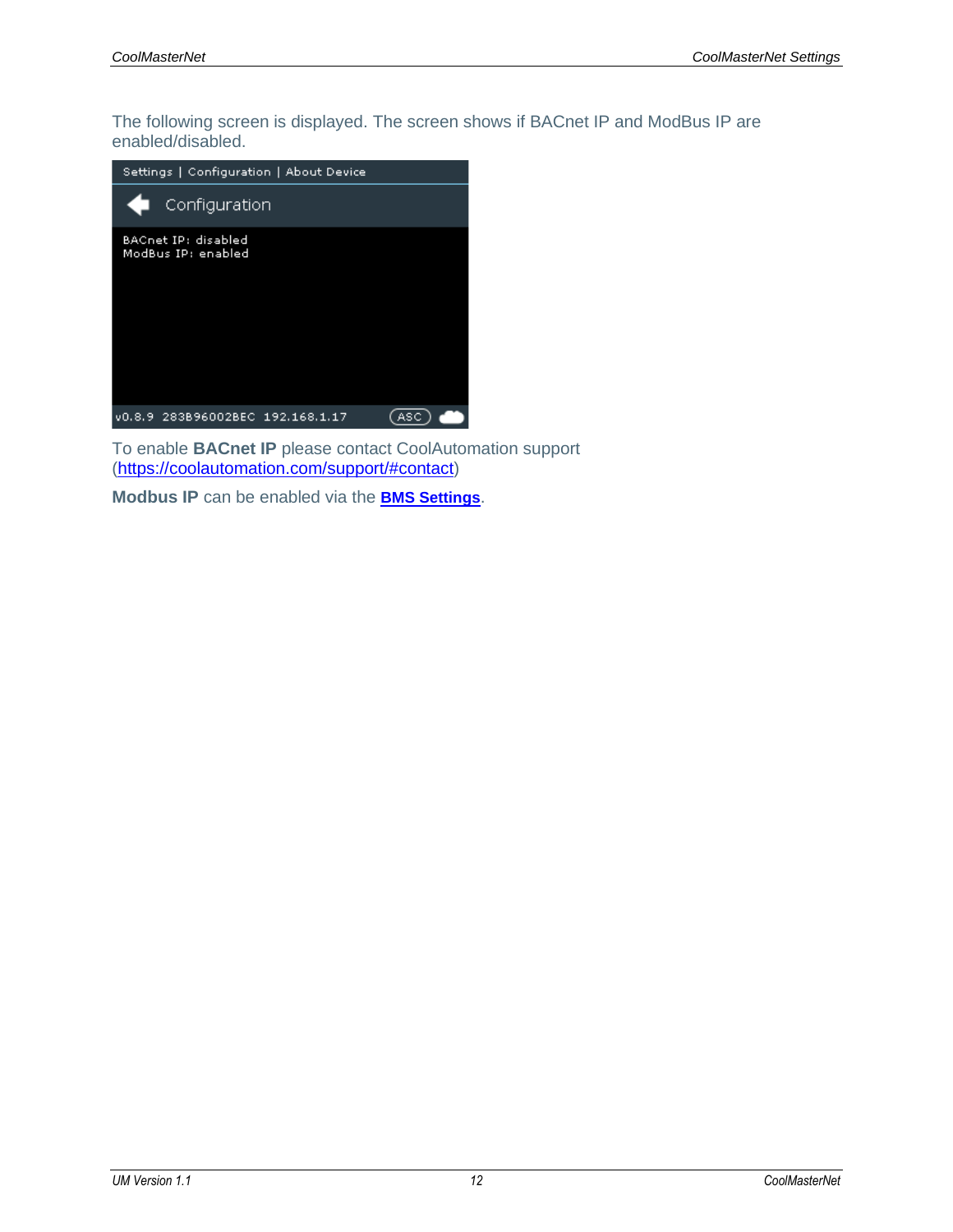### <span id="page-15-0"></span>**4.2 Network Settings**

Select **Network Settings** by tapping the **>** button.



The following screen is displayed.



**Note**: The device is set by default to **DHCP** (automatic IP address received from the network). Disable **DHCP** to set network settings manually (static IP address, Netmask, Gateway) To set **IP** address manually, tap its **>** button, enter desired IP address and tap OK. To set **Netmask** manually, tap its **>** button, enter desired Netmask address and tap OK. To set **Gateway** manually, tap its **>** button, enter desired Gateway address and tap OK. **Note**: After changing these settings, reset the device (Power Off).

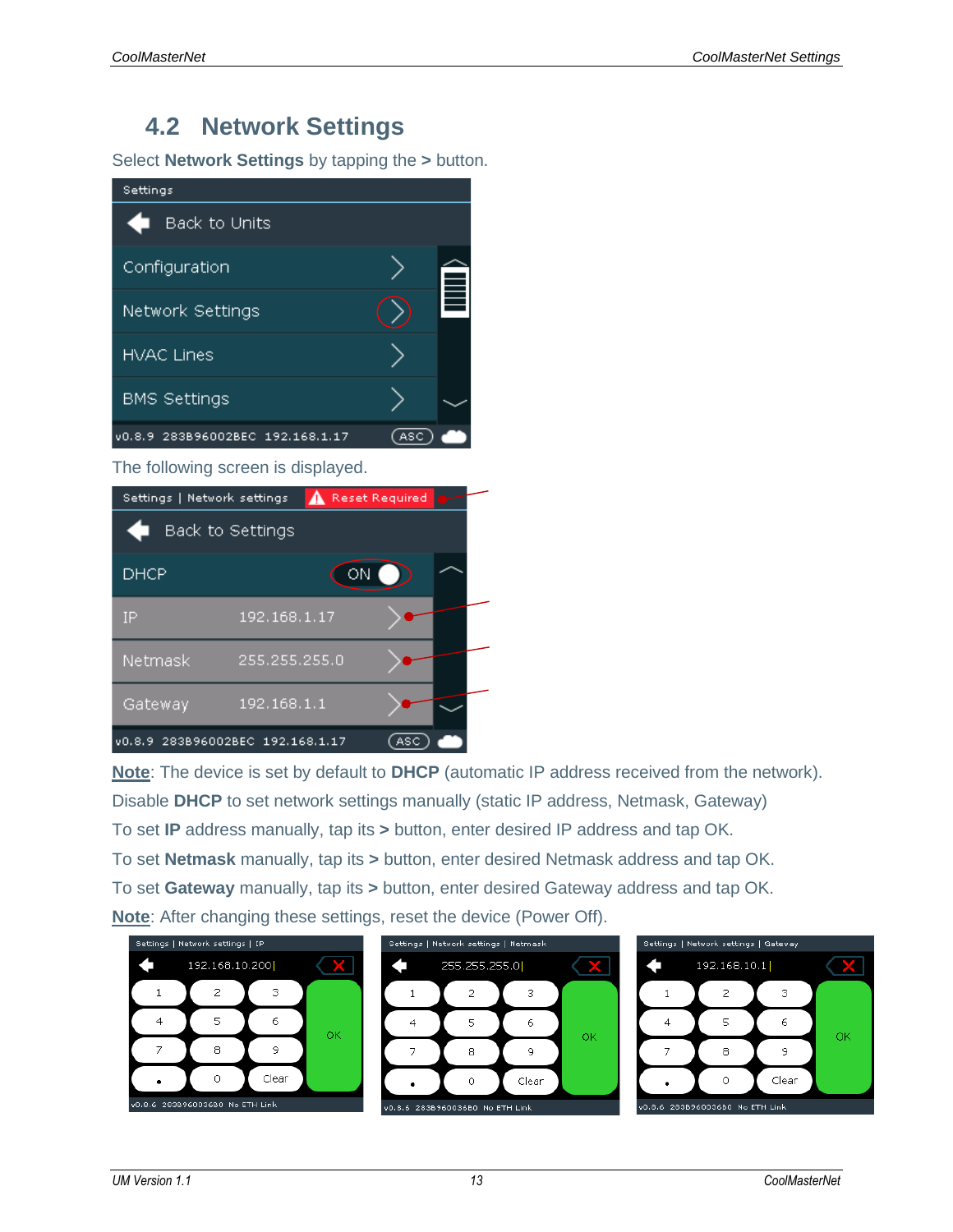### <span id="page-16-0"></span>**4.3 HVAC Lines**

Select **HVAC Lines** by tapping the **>** button.



#### <span id="page-16-1"></span>**4.3.1 To Reconfigure the Device to a Different HVAC Line**

- 1. Tap the Settings button. On the displayed screen tap the HVAC Lines **>** button.
- 2. Select the row with the currently active line (DK in our example) and tap the **>** button.
- 3. On the HVAC Type row, tap the **>** button. A screen is displayed showing all the available HVAC Types (by [manufacturer name\)](#page-22-0).
- 4. Select the desired manufacturer by tapping on the On/Off button. The selected manufacturer becomes the active HVAC Type, and all other brands are automatically turned Off.
- 5. Reset the CMN device (power Off). When the device is turned On, the selected manufacturer is displayed as the active HVAC Line.

The device is factory pre-set for required VRF brand.

Lines L1-L2 and L4-L7 are used for specific VRF brands.

CoolMasterNet can be reconfigured from one brand to another from the HVAC **Lines** menu and corresponding position of DIP switches, located behind the door on the front, right-hand side of the device. For DIP switch positions, and list of the brands please refer to the Installation manual on [https://coolautomation.com/support/#products.](https://coolautomation.com/support/%23products)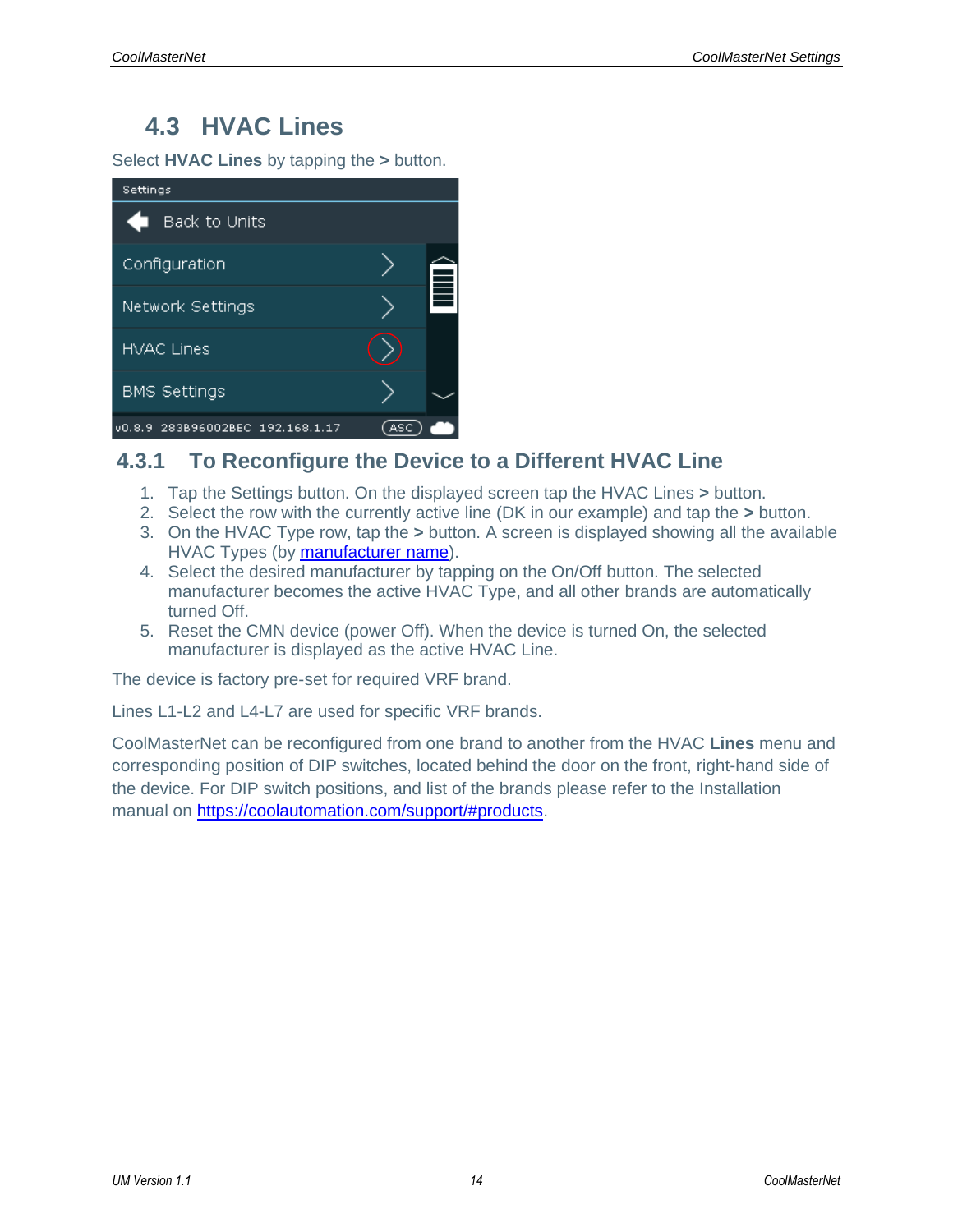

On the image above, select **HVAC Type.** To change the HVAC brand, tap the **>** button. The following image is displayed.

| Reset Required<br>Settings   HVAC Lines |                                 |  |   |
|-----------------------------------------|---------------------------------|--|---|
|                                         | Back to Settings                |  |   |
| $\mathsf{L}1$                           | DK                              |  |   |
| L2                                      | Unused                          |  | È |
| LЗ                                      | Unused                          |  |   |
| L4                                      | Unused                          |  |   |
|                                         | v0.8.6 283B960036B0 No ETH Link |  |   |

Select desired HVAC line (from L1 to L8) using the Scroll bar and tap the **>** button (in the example above, L1 is set to DK (Daikin).

Select desired HVAC brand from the list using scroll bar and enable it (enabling one brand automatically disables the others) (see image below).

In the example below, L1 was changed to ME (Mitsubishi Electric).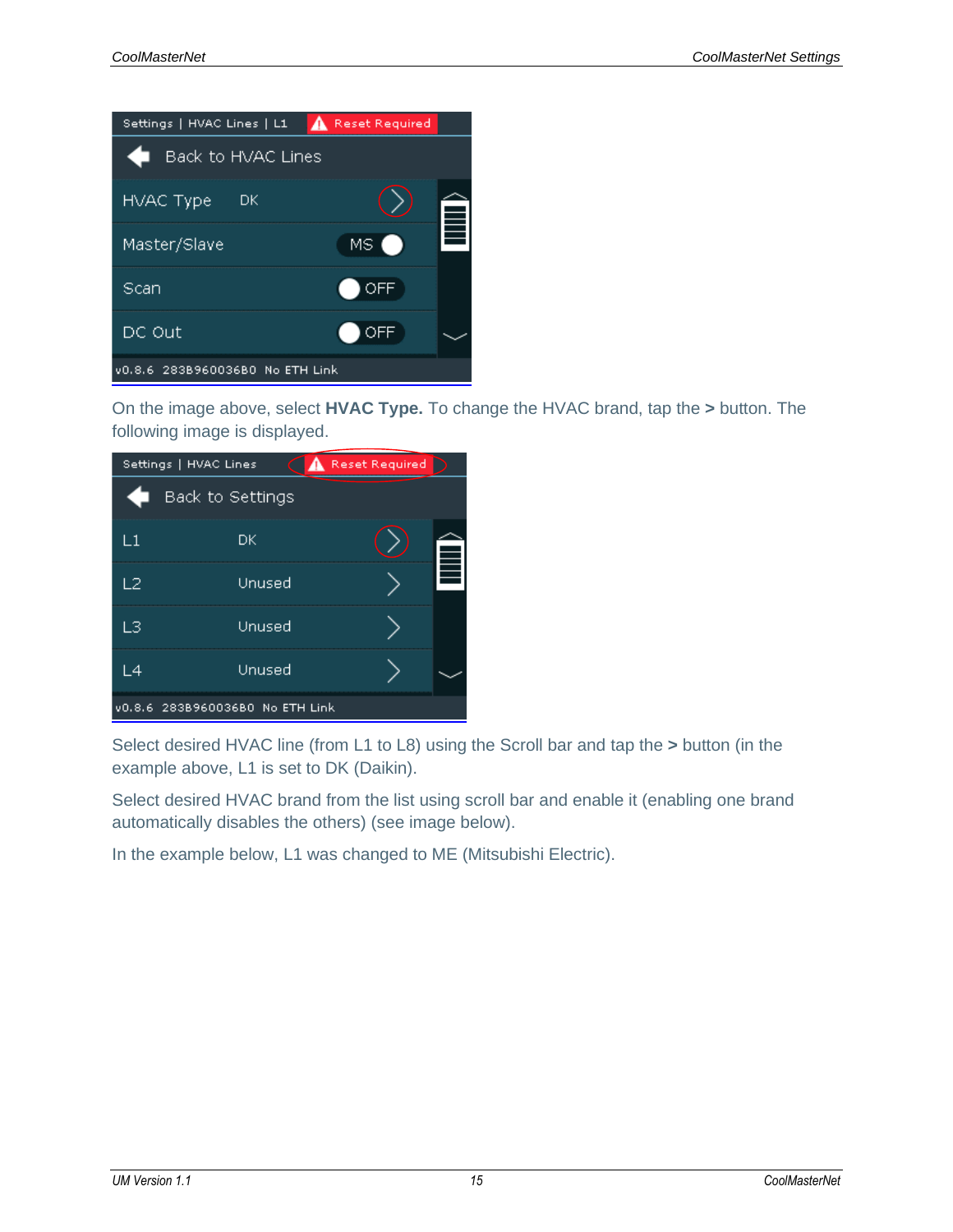

After completion of the changing process, reset the device (Power Off).

**Note**: If the DIP switches have not been changed accordingly, a notification message is displayed in red on the upper right-hand side of the screen. For DIP switch positions please refer to the Installation manual on [https://coolautomation.com/support/#products.](https://coolautomation.com/support/%23products)

Besides VRF systems, CoolMasterNet can also connect to different type of HVAC systems using RS485 based interfaces (mainly Modbus RTU), which can be connected on lines L3-L7, normally as a default to line L3. Changing the brands is the same process, as described in the examples above.

Coolautomation CoolPlugs are connected to the same L3 line and displayed as CH (CoolHub).

In the image below, examples of the different HVAC systems, displayed as options in L3:



CG – Chigo

EL- Electra, ducted units with Modbus based control interface.

GRNS – Green-Sys, 3rd party control modules, mainly used for fan coil controls and underfloor heating with Modbus-based control interface.

UMM (Universal Modbus Master) – CoolMasterNet is set as UMM.

Other options are for the integration options besides the HVAC brands, connected in the same L3.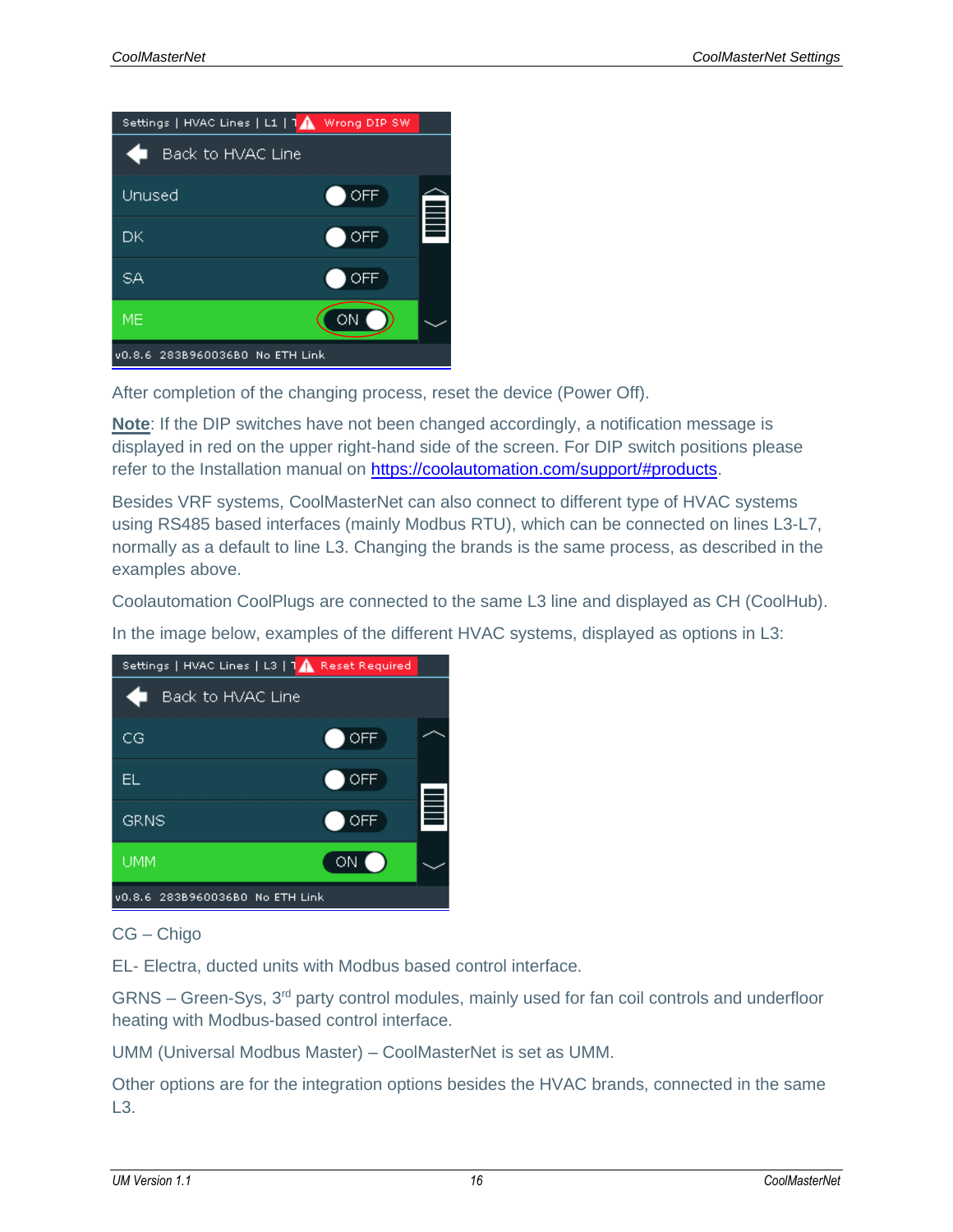#### <span id="page-19-0"></span>**4.3.2 HVAC Line Special Functions**

Set CoolMasterNet as **Master/Slave** in the VRF network.

By default, CoolMasterNet is set as **Master**. In some cases, with specific HVAC brands (LG and Samsung), when original central controller is installed in the project, it should be manually set to **Slave**.

Enable the **Scan** option.

Scanning the HVAC line is an automatic process that autodetects connected indoor units. In some cases, when CoolMasterNet set to **Slave**, manual **Scan** should be disabled. By default, manual **Scan** is enabled.

Enable the **DC Out** option. Required only with Daikin or Mitsubishi Electric NON-VRF systems with the corresponding DIP switch positions.

Before enabling this function, please consult with Coolautomation tech support

<https://coolautomation.com/support#support>

**Note**: After changing these settings, reset the device (Power Off).

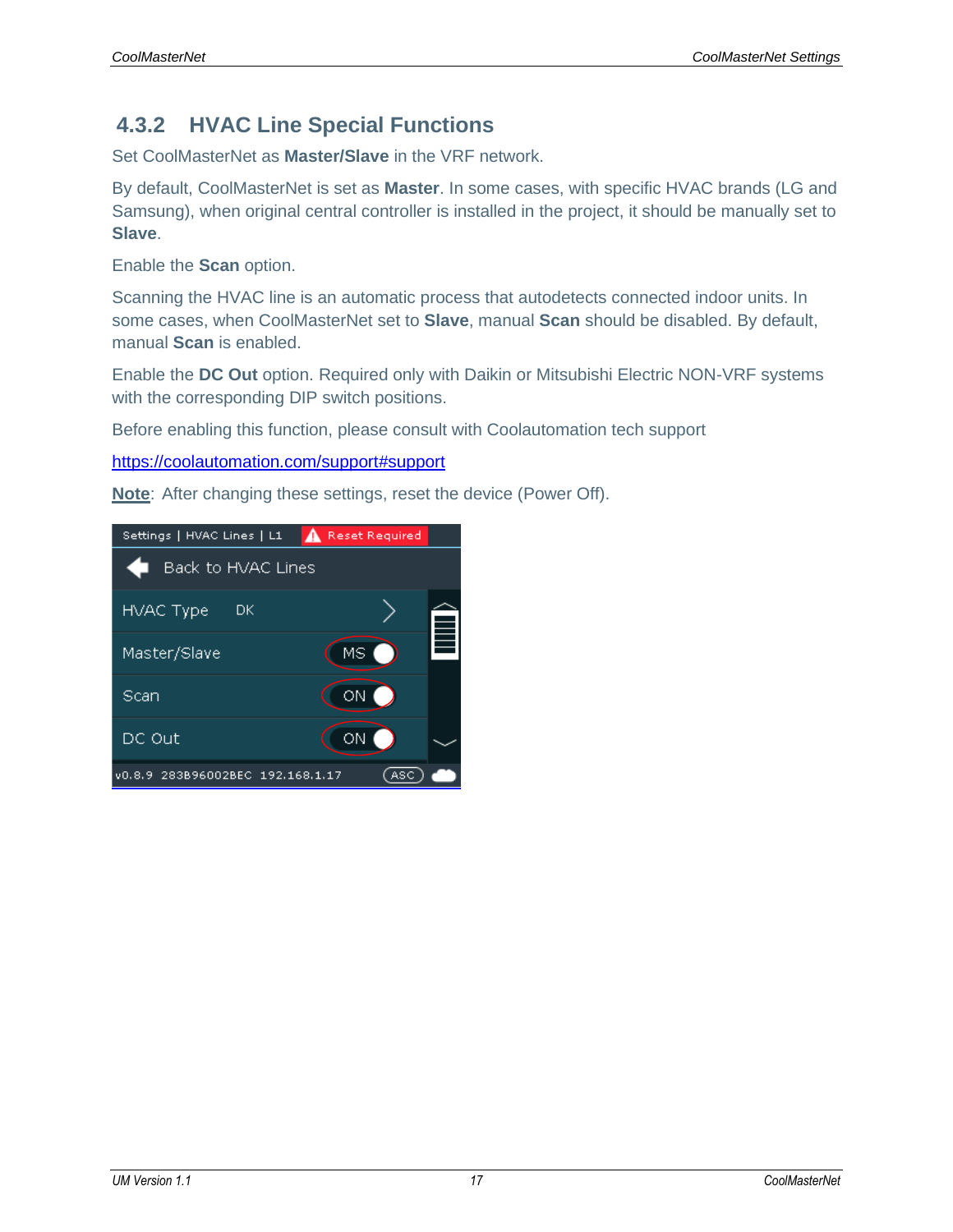### <span id="page-20-0"></span>**4.4 BMS Settings**

From the Main screen, tap the **Gear icon.** The following screen is displayed.



Select **BMS Settings** by tapping the **>** button. The following screen is displayed.



The **Modbus IP** and **Modbus RTU on L3** options should be enabled.

**Note**: After changing these settings, reset the device (Power Off).

**Note:** To enable the **Modbus RTU** on other HVAC Lines (L4-L7), refer to the **HVAC Lines** settings (Section 4.3.1).

**Note:** To enable **BACnet IP** and **BACnet MS/TP**, contact Coolautomation support.

<https://coolautomation.com/support/#contact>

#### <span id="page-20-1"></span>**4.4.1 Virtual Addresses (VA)**

To keep the BMS (BACnet and Modbus) integration process the same for all connected systems, CoolMasterNet allows unifying all connected indoor units to one type of internal, normalized, virtual table, where each connected indoor unit is represented as a unified Virtual Address. Each indoor unit is represented as a table of Modbus/BACnet related objects with corresponding register type.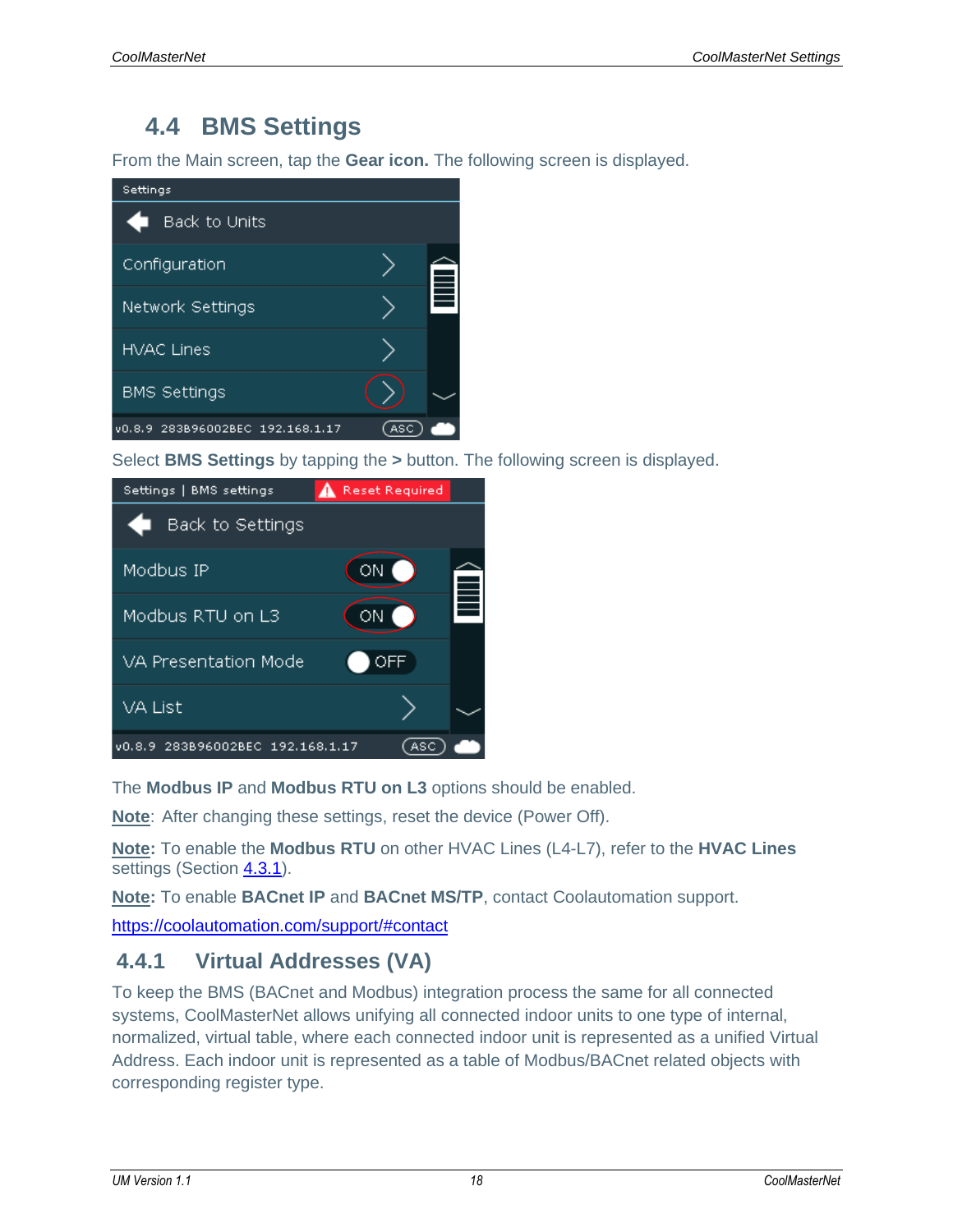To create the referenced table, scroll to the **VA Auto** row and tap **Run** (see image below).

| Settings   BMS settings         | Reset Required |    |
|---------------------------------|----------------|----|
| Back to Settings                |                |    |
| VA Presentation Mode            | OFF            |    |
| VA List                         |                | j, |
|                                 |                |    |
| VA Auto                         | Run            |    |
| v0.8.6 283B960036B0 No ETH Link |                |    |

**Note:** It is particularly important to perform this action after verifying that all indoor units are connected and properly recognized. Otherwise, after adding a missing indoor unit to the network and running the **VA Auto** command again, all VA's would be overwritten, which may cause an incorrect integration process from the BMS side.

**Note:** a missing unit may be entered manually (without causing problems with the addresses) via the Coolautomation SW tool or with the help of Coolautomation tech support.

After completing VA distribution, reset the device (Power Off).

Select the **VA List** option to see the distributed VAs list by clicking **>** button. The following screen is displayed.

| Settings   BMS settings   VA List |                           |  |  |
|-----------------------------------|---------------------------|--|--|
| Back to BMS Settings              |                           |  |  |
| CA.<br>I VA<br><b>Base</b>        | VA.<br><b>Base</b><br>CA. |  |  |
| L1.101   0001   00017             | L1.110   0010   00161     |  |  |
| L1.102   0002   00033             |                           |  |  |
| L1.103   0003   00049             |                           |  |  |
| LI.104   0004   00065             |                           |  |  |
| L1.105   0005   00081             |                           |  |  |
| L1.106   0006   00097             |                           |  |  |
| L1.107   0007   00113             |                           |  |  |
| L1.108   0008   00129             |                           |  |  |
| L1.109   0009   00145             |                           |  |  |
| v0.8.9 283B96002BEC 192.168.1.11  |                           |  |  |

Each indoor unit (e.g., L1.104) is presented in the table with a corresponding VA Address (0004) and its Base register (00065).

For more details, refer to Modbus and BACnet guidelines on the Coolautomation support page [https://coolautomation.com/support/#integration\\_guidelines/](https://coolautomation.com/support/#integration_guidelines)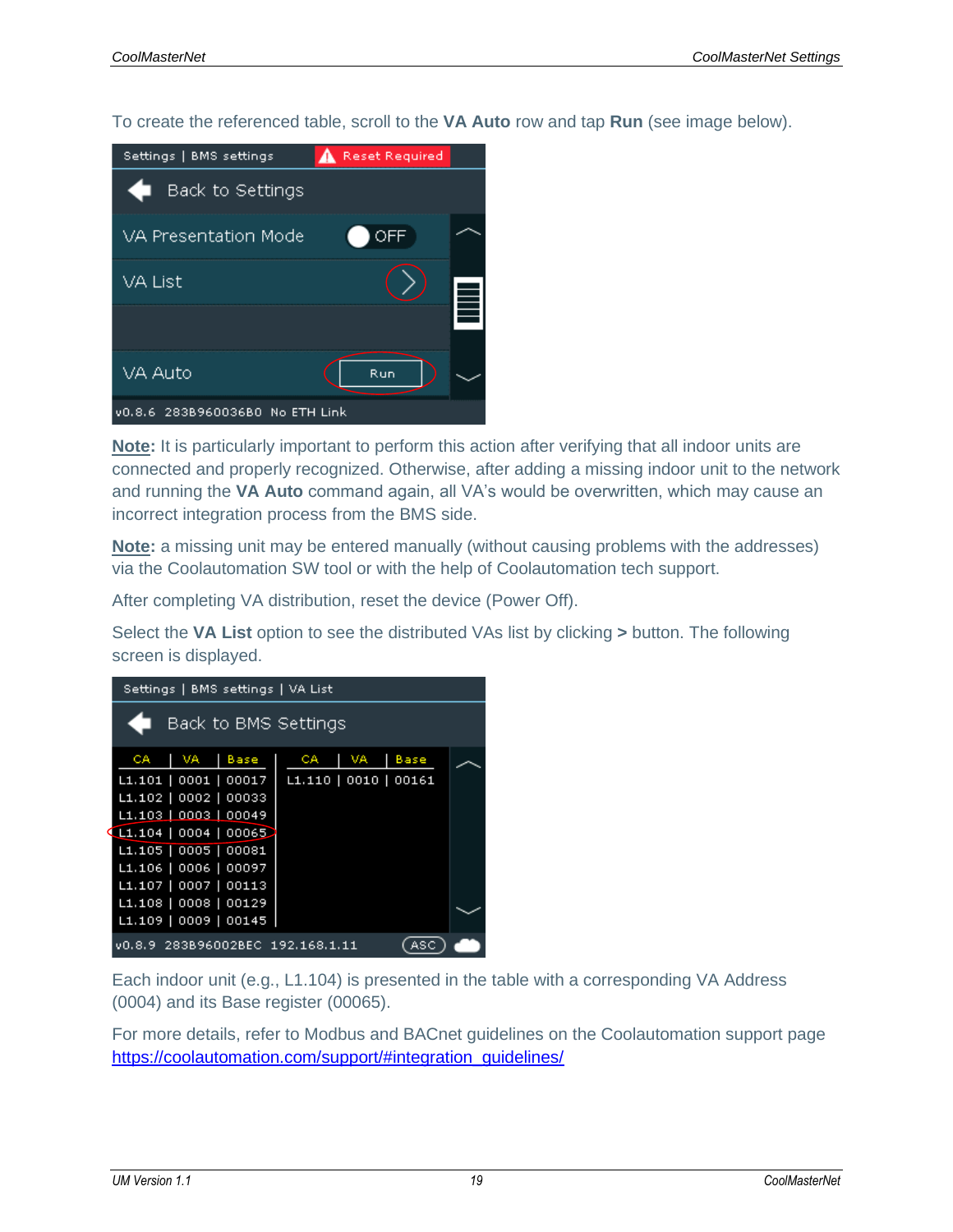## <span id="page-22-0"></span>**Appendix**

List of available manufacturers for HVAC Line configuration

| <b>Brand</b><br>abbreviation | <b>Brand Name</b>   | <b>HVAC Line</b> |
|------------------------------|---------------------|------------------|
| <b>DK</b>                    | Daikin              | L1               |
| <b>HT</b>                    | Hitachi             | L1               |
| <b>HA</b>                    | Haier               | L1               |
| <b>ME</b>                    | Mitsubishi Electric | L1               |
| <b>TO</b>                    | Toshiba             | L1               |
| <b>PN</b>                    | Panasonic           | L1               |
| FJ                           | Fujitsu             | L8               |
| LG                           | LG                  | L7               |
| <b>SM</b>                    | Samsung             | L7               |
| <b>MD</b>                    | Midea               | L7               |
| CG                           | Chigo               | L7               |
| <b>GR</b>                    | Gree                | L <sub>8</sub>   |
| AU                           | <b>AUX</b>          | L7               |
| <b>BS</b>                    | <b>Blue Star</b>    | L7               |
| MH                           | Mitsubishi Heavy    | L7               |